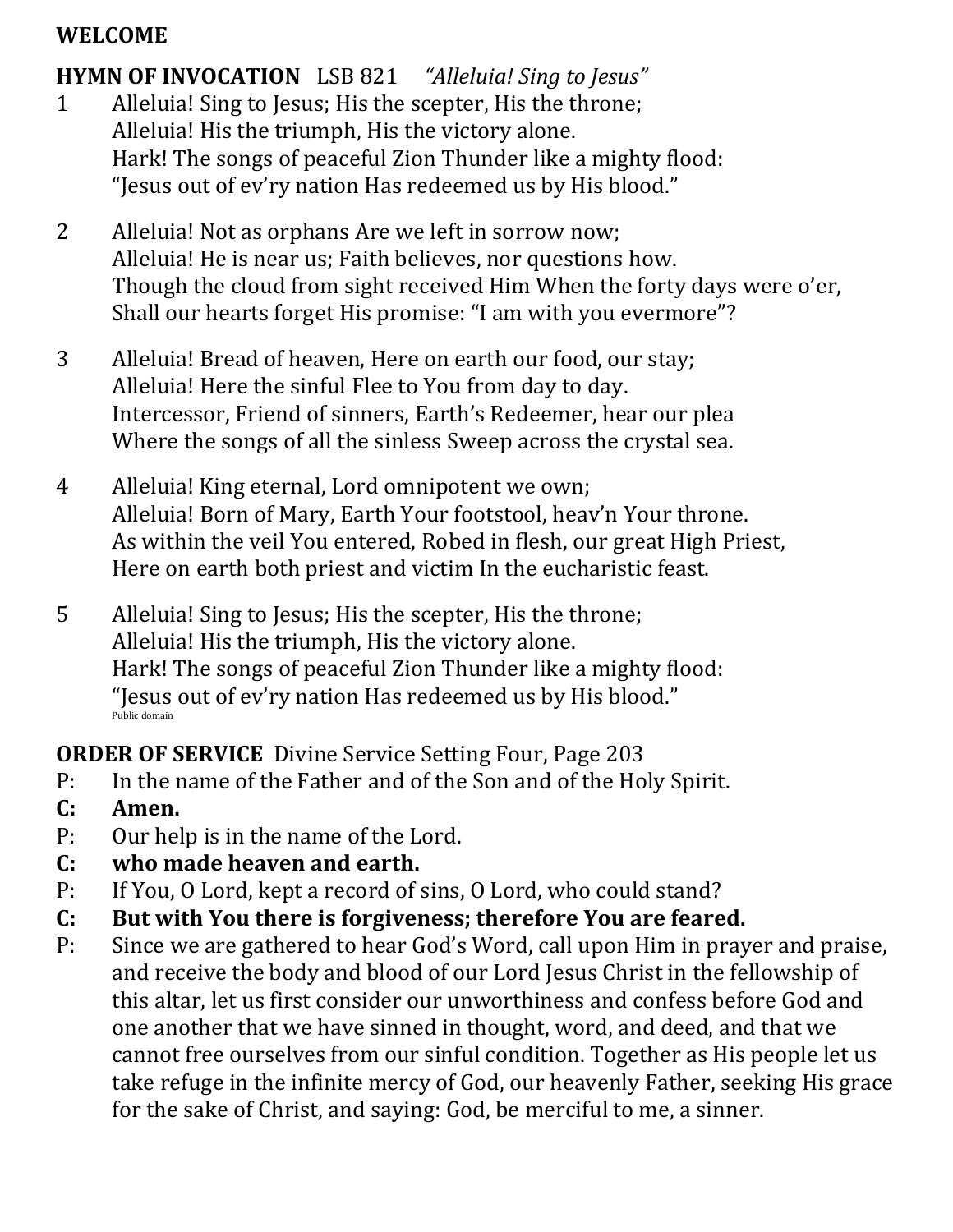- **C: Almighty God, have mercy upon us, forgive us our sins, and lead us to everlasting life. Amen.**
- P: Almighty God, merciful Father, in Holy Baptism You declared us to be Your children and gathered us into Your one, holy Church, in which You daily and richly forgive us our sins and grant us new life through Your Spirit. Be in our midst, enliven our faith, and graciously receive our prayer and praise; through You Son, Jesus Christ, our Lord.

## **C: Amen**.

- P: Almighty God in His mercy has given His Son to die for you and His sake forgives you all your sins. As a called and ordained servant of Christ, and by His authority, I therefore forgive you all your sins in the name of the Father and of the Son and of the Holy Spirit.
- **C: Amen.**

# **INTROIT** *Psalm 47*

<sup>1</sup>Clap your hands, all peoples! Shout to God with loud songs of joy! **<sup>2</sup>For the LORD, the Most High, is to be feared,** 

# **a great king over all the earth.**

<sup>3</sup>He subdued peoples under us, and nations under our feet.

## **<sup>4</sup>He chose our heritage for us, the pride of Jacob whom he loves.**

<sup>5</sup>God has gone up with a shout, the LORD with the sound of a trumpet.

**<sup>6</sup>Sing praises to God, sing praises! Sing praises to our King, sing praises!** <sup>7</sup>For God is the King of all the earth; sing praises with a psalm!

## **<sup>8</sup>God reigns over the nations; God sits on his holy throne.**

<sup>9</sup>The princes of the peoples gather as the people of the God of Abraham.

For the shields of the earth belong to God; he is highly exalted!

## **Glory be to the Father and to the Son and to the Holy Ghost, as it was in the beginning, is now and will be forever. Amen.**

# **KYRIE** Page 204

# **Lord, have mercy; Christ have mercy; Lord, have mercy.**

# **HYMN OF PRAISE** Page 204 *"Gloria in Excelsis"*

- 1 To God on high be glory and peace to all the earth; Goodwill from God in heaven proclaimed at Jesus' birth! We praise and bless You, Father; Your holy name, we sing our thanks for Your great glory, Lord God, our heav'nly King.
- 2 To You, O sole begotten, The Father's Son, we pray; O Lamb of God, our Savior, You take our sins away. Have mercy on us, Jesus; receive our heartfelt cry, where You in pow'r are seated at God's right hand on high.
- 3 For You alone are holy; You only are the Lord. Forever and forever, be worshiped and adored; You with the Holy Spirit alone are Lord Most High, In God the Father's glory. "Amen!" our glad reply.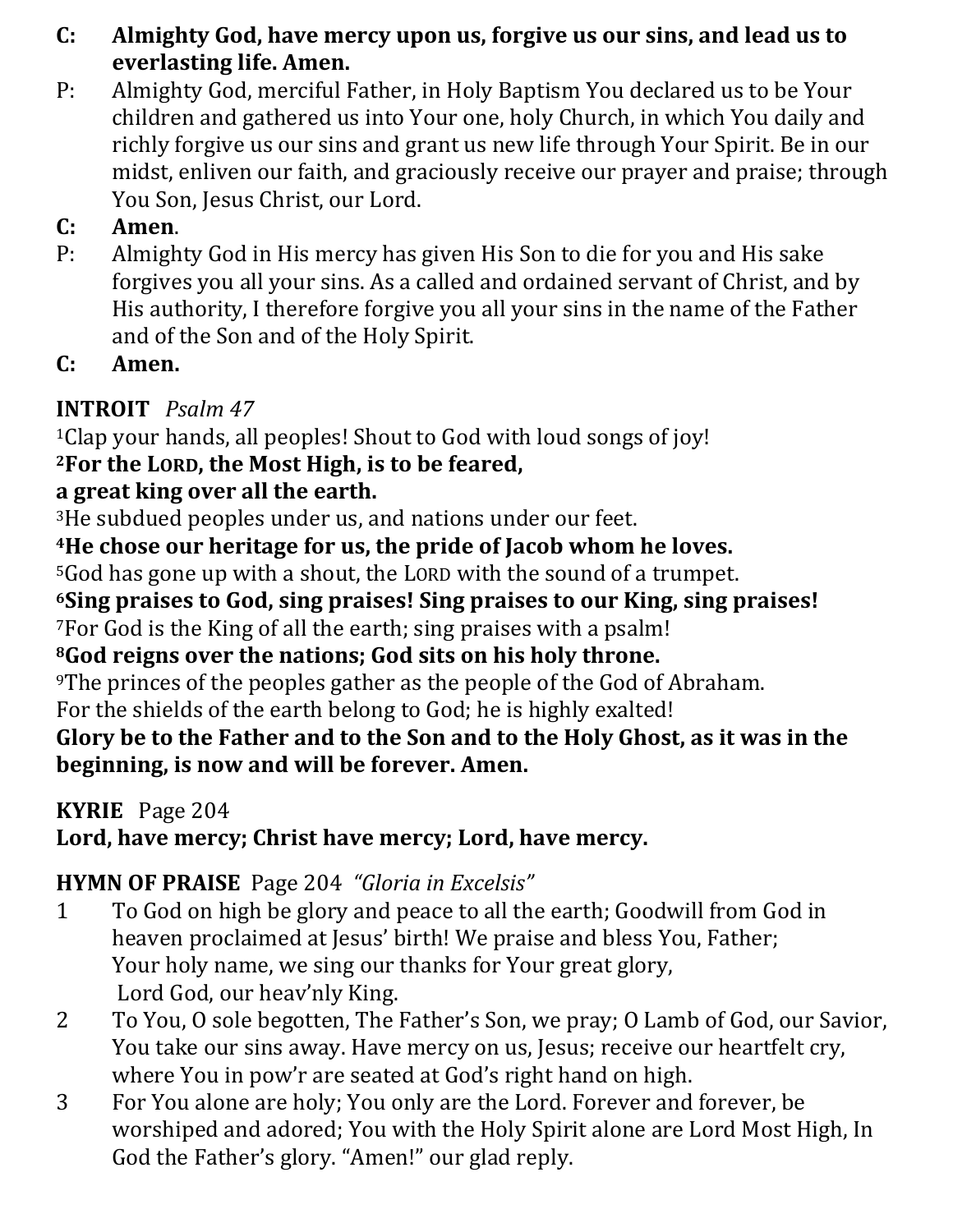#### **SALUTATION AND COLLECT** Page 205 P: The Lord be with you. **C: And also with you.** P: Let us pray... **C: Amen.**

#### **OLD TESTAMENT** *Acts 1:1-11*

<sup>1</sup>In the first book, O Theophilus, I have dealt with all that Jesus began to do and teach, 2until the day when he was taken up, after he had given commands through the Holy Spirit to the apostles whom he had chosen. 3To them he presented himself alive after his suffering by many proofs, appearing to them during forty days and speaking about the kingdom of God. 4And while staying with them he ordered them not to depart from Jerusalem, but to wait for the promise of the Father, which, he said, "you heard from me; 5for John baptized with water, but you will be baptized with the Holy Spirit not many days from now." <sup>6</sup>So when they had come together, they asked him, "Lord, will you at this time restore the kingdom to Israel?" 7He said to them, "It is not for you to know times or seasons that the Father has fixed by his own authority. 8But you will receive power when the Holy Spirit has come upon you, and you will be my witnesses in Jerusalem and in all Judea and Samaria, and to the end of the earth." 9And when he had said these things, as they were looking on, he was lifted up, and a cloud took him out of their sight. 10And while they were gazing into heaven as he went, behold, two men stood by them in white robes, 11and said, "Men of Galilee, why do you stand looking into heaven? This Jesus, who was taken up from you into heaven, will come in the same way as you saw him go into heaven." P: This is the Word of the Lord.

**C: Thanks be to God.**

#### **EPISTLE** *Ephesians 1:15-23*

<sup>15</sup>For this reason, because I have heard of your faith in the Lord Jesus and your love toward all the saints, 16I do not cease to give thanks for you, remembering you in my prayers, 17that the God of our Lord Jesus Christ, the Father of glory, may give you a spirit of wisdom and of revelation in the knowledge of him, 18having the eyes of your hearts enlightened, that you may know what is the hope to which he has called you, what are the riches of his glorious inheritance in the saints, 19and what is the immeasurable greatness of his power toward us who believe, according to the working of his great might 20that he worked in Christ when he raised him from the dead and seated him at his right hand in the heavenly places, <sup>21</sup>far above all rule and authority and power and dominion, and above every name that is named, not only in this age but also in the one to come. 22And he put all things under his feet and gave him as head over all things to the church, <sup>23</sup>which is his body, the fullness of him who fills all in all.

- P: This is the Word of the Lord.
- **C: Thanks be to God.**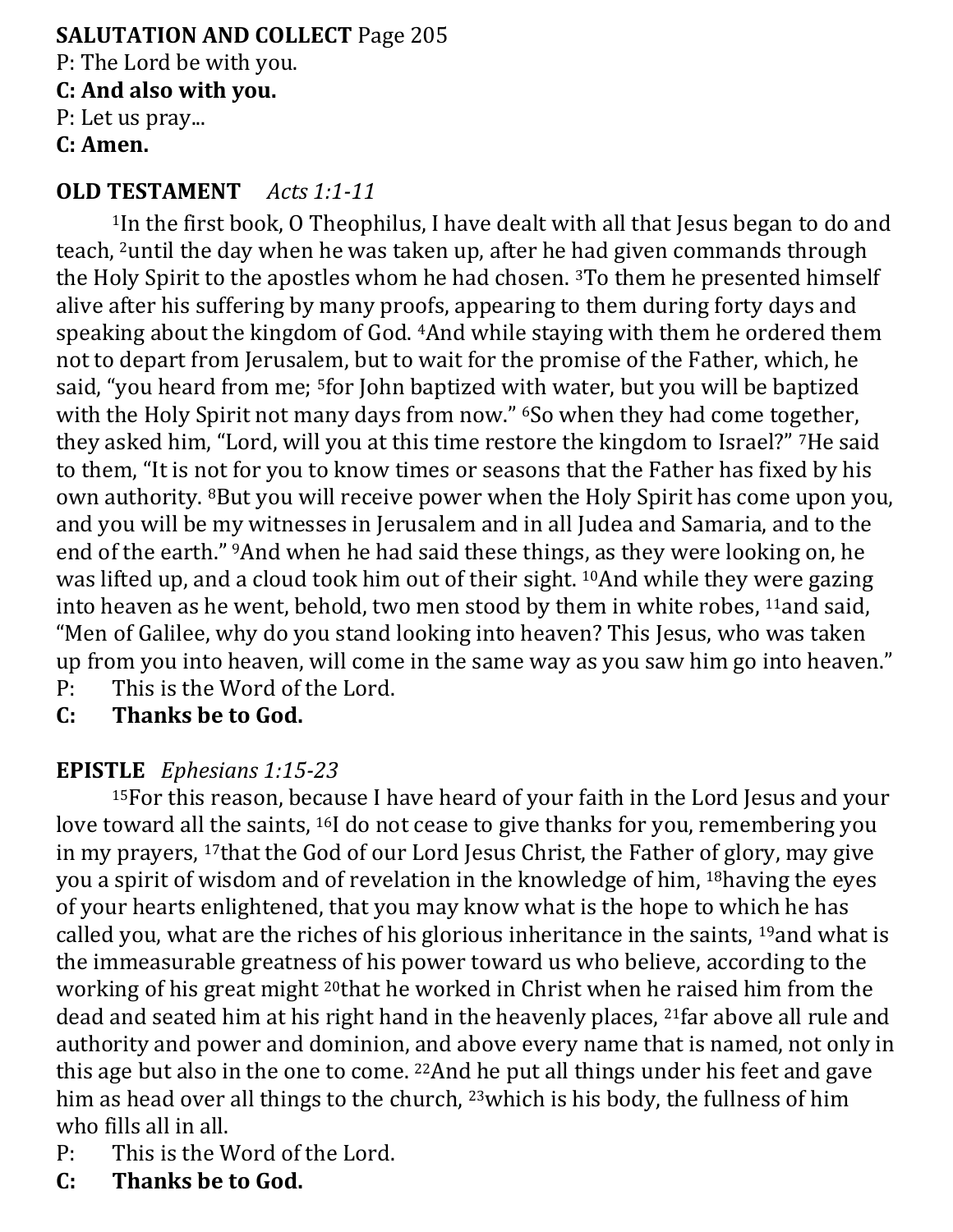#### **ALLELUIA & VERSE** Page 205

Alleluia, alleluia, alleluia. These things are written that you may believe that Jesus is the Christ, the Son of God. Alleluia, alleluia, alleluia.

- P: The Holy Gospel according to St. Luke, the twenty-fourth chapter.
- **C: Glory to You, O Lord.**

## **GOSPEL** *Luke 24:44-53*

<sup>44</sup>Then he said to them, "These are my words that I spoke to you while I was still with you, that everything written about me in the Law of Moses and the Prophets and the Psalms must be fulfilled." 45Then he opened their minds to understand the Scriptures, 46and said to them, "Thus it is written, that the Christ should suffer and on the third day rise from the dead, <sup>47</sup>and that repentance and forgiveness of sins should be proclaimed in his name to all nations, beginning from Jerusalem. 48You are witnesses of these things. 49And behold, I am sending the promise of my Father upon you. But stay in the city until you are clothed with power from on high." 50Then he led them out as far as Bethany, and lifting up his hands he blessed them. 51While he blessed them, he parted from them and was carried up into heaven. 52And they worshiped him and returned to Jerusalem with great joy, 53and were continually in the temple blessing God.

- P: This is the Gospel of the Lord.
- **C: Praise to You, O Christ.**

## **NICENE CREED** Page 206

- **I believe in one God, the Father Almighty, maker of heaven and earth, and of all things visible and invisible.**
- **And in one Lord Jesus Christ, the only-begotten Son of God, begotten of his Father before all worlds, God of God, Light of Light, very God of very God, begotten, not made, being of one substance with the Father; by whom all things were made; who for us men and for our salvation came down from heaven, and was incarnate by the Holy Spirit of the Virgin Mary, and was made man; and was crucified also for us under Pontius Pilate; he suffered and was buried. And the third day He rose again according to the Scriptures, and ascended into heaven, and sits at the right hand of the Father. And He will come again with glory to judge both the living and the dead, whose kingdom shall have no end.**
- **And I believe in the Holy Spirit, the Lord and giver of life, who proceeds from the Father and the Son, who with the Father and the Son together is worshipped and glorified, who spoke by the prophets. And I believe in one holy Christian and apostolic Church, I acknowledge one Baptism for the remission of sins, and I look for the resurrection of the dead, and the life of the world to come. Amen.**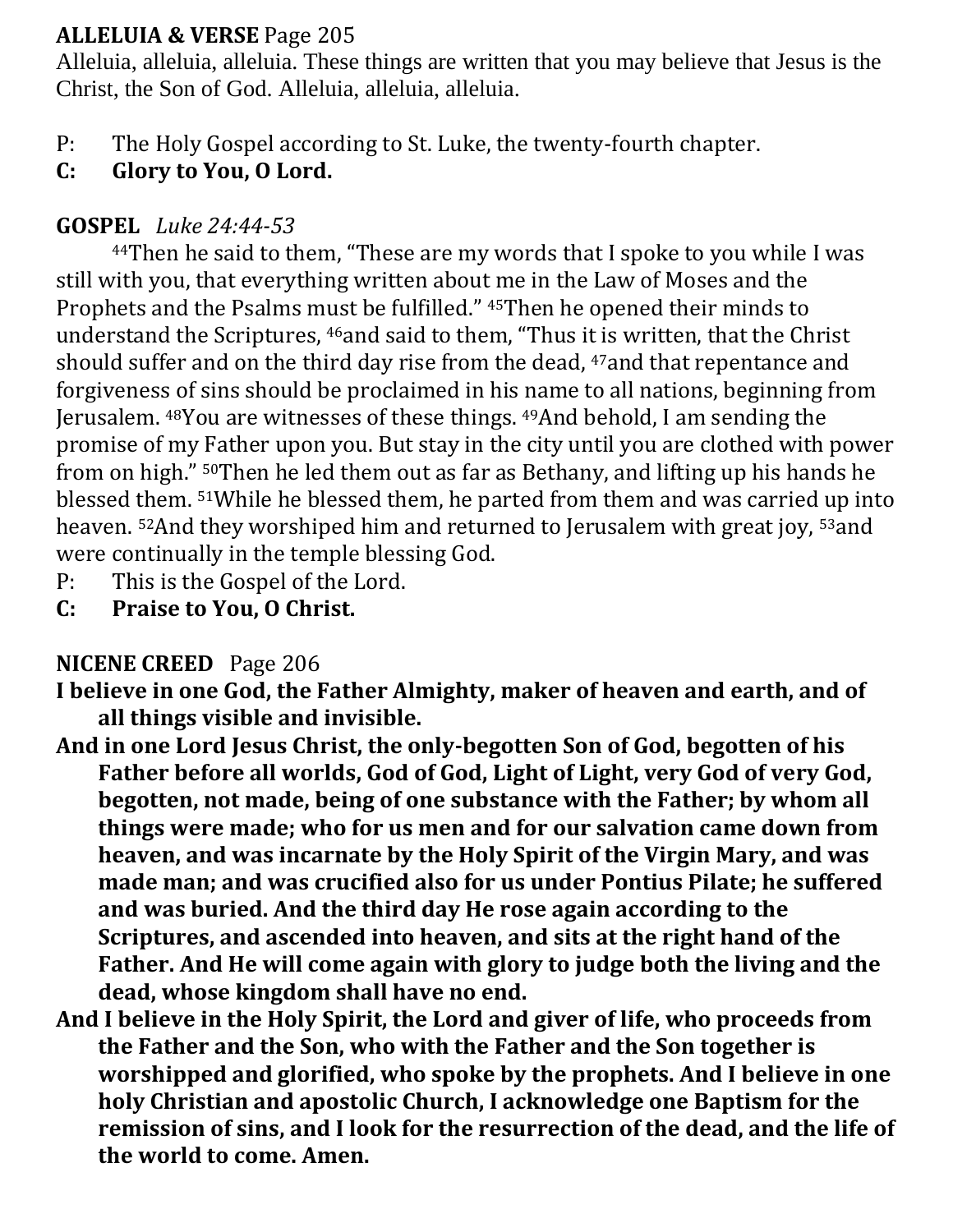**HYMN OF THE DAY** LSB 491 *"Up through Endless Ranks of Angels"*

- 1 Up through endless ranks of angels, cries of triumph in His ears, To His heav'nly throne ascending, having vanquished all their fears, Christ looks down upon His faithful, leaving them in happy tears.
- 2 Death-destroying, life-restoring, proven equal to our need, Now for us before the Father as our brother intercede; Flesh that for our world was wounded, living, for the wounded plead!
- 3 To our lives of wanton wand'ring send Your Spirit, promised guide; Through our lives of fear and failure with Your pow'r and love abide; Welcome us, as You were welcomed, to an endless Eastertide.
- 4 Alleluia, alleluia! Oh, to breathe the Spirit's grace! Alleluia, alleluia! Oh, to see the Father's face! Alleluia, alleluia! Oh, to feel the Son's embrace! © 1974 Augsburg Publishing House. Used by permission: LSB Hymn License .NET, no. 100011946.

**SERMON** *"You Are Witnesses" Luke 24:48*

## **PRAYER OF THE CHURCH**

## **SERVICE OF THE SACRAMENT** Page 208

P: The Lord be with you. **C: And also with you.** P: Lift up your hearts.

**C: We lift them to the Lord.**

P: Let us give thanks to the Lord our God.

## **C: It is right to give Him thanks and praise.**

P: It is truly good, right and salutary...

## **SANCTUS** Page 208

Holy, holy, holy Lord God of Sabaoth adored; Heav'n and earth with full acclaim shout the glory of Your name. Sing hosanna in the highest, sing hosanna to the Lord; Truly blest is He who comes in the name of the Lord.

## **PRAYER OF THANKSGIVING**

P: Blessed are you…

## **LORD'S PRAYER** Page 209

**Our Father who art in heave, hallowed be Thy name, Thy kingdom come, Thy will be done on earth as it is in heaven; give us this day our daily bread; and forgive us our trespasses as we forgive those who trespass against us; and lead us not into temptation, but deliver us from evil. For Thine is the kingdom and the power and the glory forever and ever. Amen.**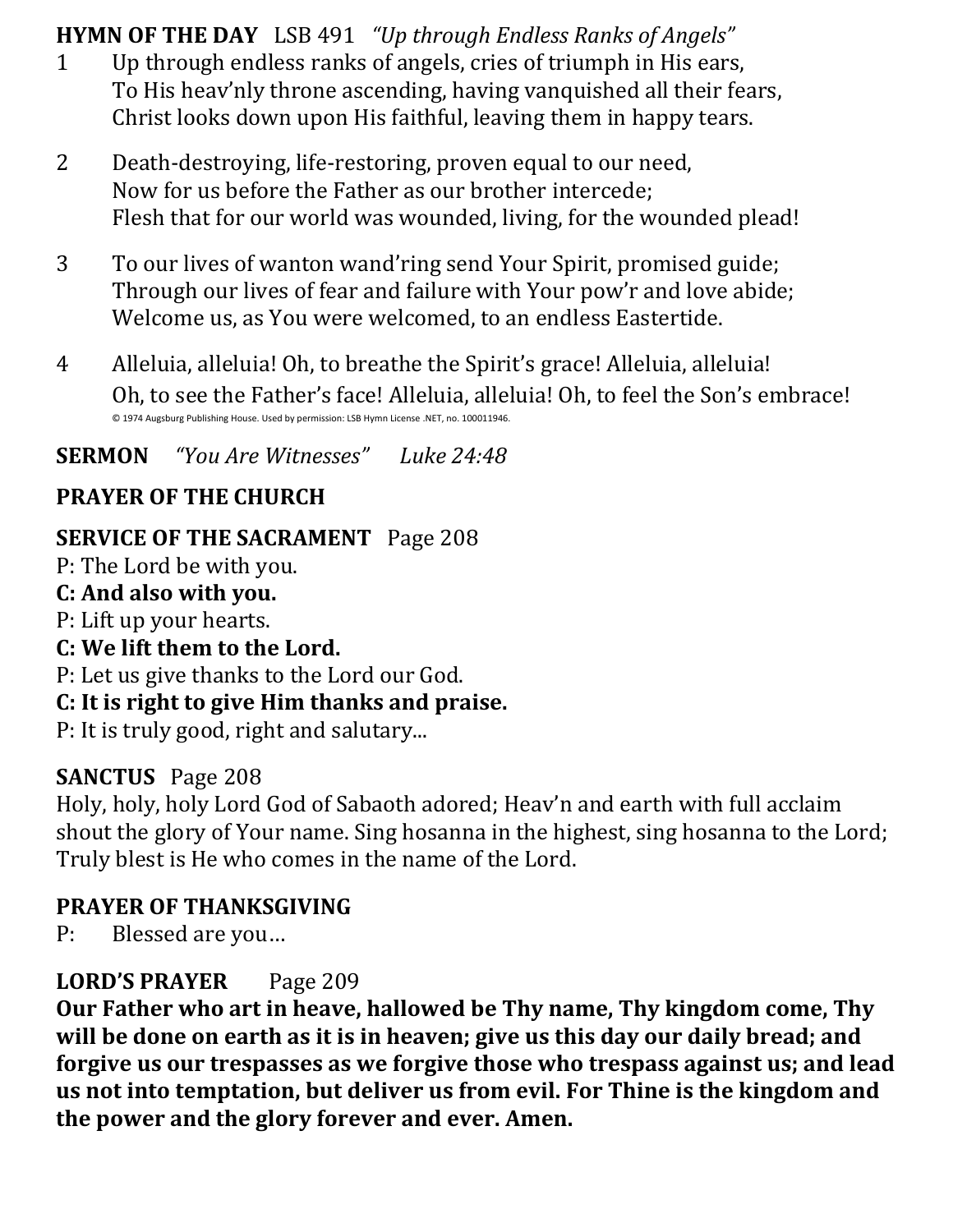#### **THE WORDS OF OUR LORD**

## **PAX DOMINI** Page 209

P: The peace of the Lord be with you always.

## **C: Amen.**

#### **ANGUS DEI** Page 210

- 1 O Jesus Christ, true Lamb of God, You take the sin of the world away; O Jesus Christ, true Lamb of God, Have mercy on us, Lord, we pray.
- 2 O Jesus Christ, true Lamb of God, You take the sin of the world away; Have mercy on us, Jesus Christ, And grant us peace, O Lord, we pray.

## **DISTRIBUTION HYMNS**

#### **LSB 537** *"Beautiful Savior"*

- 1 Beautiful Savior, King of creation, Son of God and Son of Man! Truly I'd love Thee, Truly I'd serve Thee, Light of my soul, my joy, my crown.
- 2 Fair are the meadows, Fair are the woodlands, Robed in flow'rs of blooming spring; Jesus is fairer, Jesus is purer, He makes our sorr'wing spirit sing.
- 3 Fair is the sunshine, Fair is the moonlight, Bright the sparkling stars on high; Jesus shines brighter, Jesus shines purer than all the angels in the sky.
- 4 Beautiful Savior, Lord of the nations, Son of God and Son of Man! Glory and honor, Praise, adoration now and forevermore be Thine! Public domain

## **LSB 492** *"On Christ's Ascension I Now Build"*

- 1 On Christ's ascension I now build the hope of my ascension; This hope alone has always stilled all doubt and apprehension; For where the Head is, there as well I know His members are to dwell When Christ will come and call them.
- 2 Since Christ returned to claim His throne, great gifts for me obtaining, My heart will rest in Him alone, no other rest remaining; For where my treasure went before, there all my thoughts will ever soar To still their deepest yearning.
- 3 O grant, dear Lord, this grace to me, recalling Your ascension, That I may serve You faithfully in thanks for my redemption; And then, when all my days will cease, let me depart in joy and peace In answer to my pleading.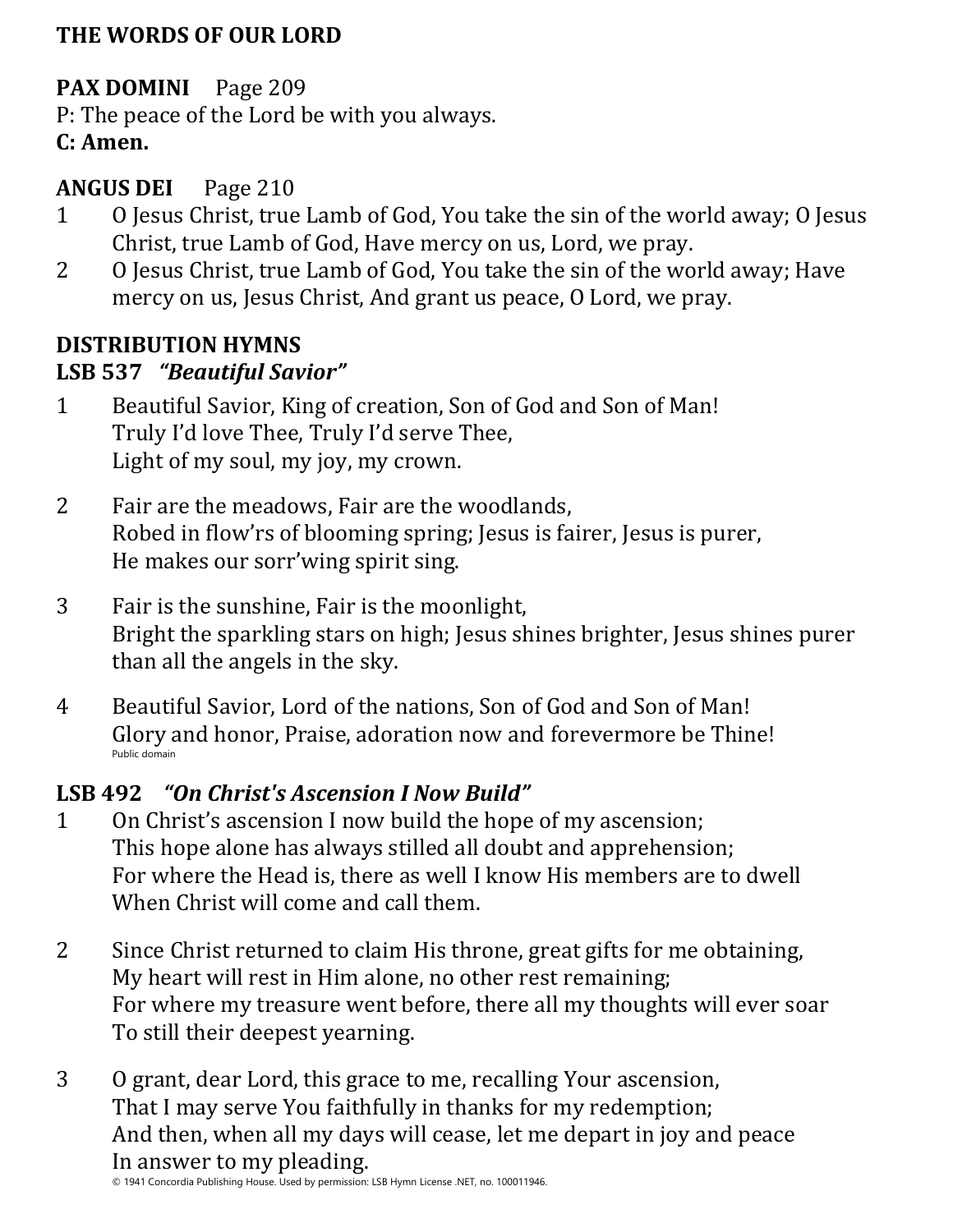#### **LSB 701** *"Draw Us to Thee"*

- 1 Draw us to Thee, For then shall we walk in Thy steps forever And hasten on where Thou art gone to be with Thee, dear Savior.
- 2 Draw us to Thee, Lord, lovingly; let us depart with gladness That we may be forever free from sorrow, grief, and sadness.
- 3 Draw us to Thee; O grant that we may walk the road to heaven! Direct our way lest we should stray and from Thy paths be driven.
- 4 Draw us to Thee that also we Thy heav'nly bliss inherit And ever dwell where sin and hell no more can vex our spirit.
- 5 Draw us to Thee unceasingly, into Thy kingdom take us; Let us fore'er Thy glory share, Thy saints and joint heirs make us. Public domain

## **NUNC DIMITTIS** Page 211

- 1 O Lord, now let Your servant Depart in heav'nly peace, For I have seen the glory of Your redeeming grace: A light to lead the Gentiles unto Your holy hill, The glory of Your people, Your chosen Israel.
- 2 All glory to the Father, all glory to the Son, all glory to the Spirit, Forever Three in One; For as in the beginning, is now, shall ever be, God's triune name resounding Through all eternity.

## **POST COMMUNION COLLECT**

P: Let us pray...

**C: Amen.**

## **BENEDICAMUS AND BENEDICTION**

- P: Let us bless the Lord,
- **C: Thanks be to God.**
- P: The Lord bless you and keep you. The Lord make His face shine on you and be gracious to you. The Lord look upon you with favor and give you peace.
- **C: Amen.**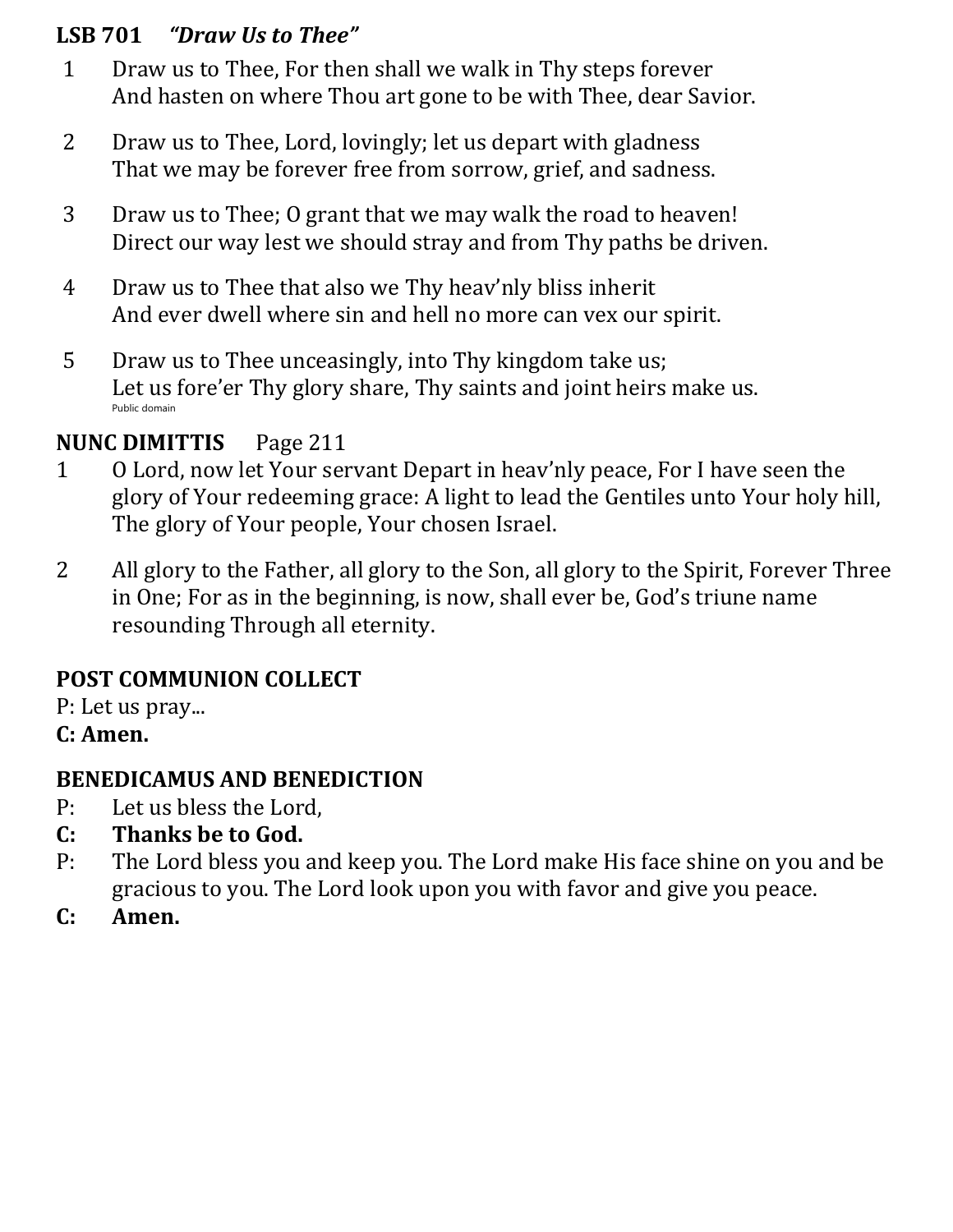#### **HYMN OF DEPARTURE** LSB 493 *"A Hymn of Glory Let Us Sing"*

- 1 A hymn of glory let us sing! New hymns throughout the world shall ring: Alleluia, alleluia! Christ, by a road before untrod, Ascends unto the throne of God. Alleluia, alleluia! Alleluia, alleluia, alleluia!
- 2 The holy apostolic band Upon the Mount of Olives stand. Alleluia, alleluia! And with His faithful foll'wers see their Lord ascend in majesty. Alleluia, alleluia! Alleluia, alleluia, alleluia!
- 3 To them the shining angels cry, "Why stand and gaze upon the sky?" Alleluia, alleluia! "This is the Savior," thus they say; "This is His glorious triumph day!" Alleluia, alleluia! Alleluia, alleluia, alleluia!
- 4 "You see Him now, ascending high up to the portals of the sky." Alleluia, alleluia! "Hereafter Jesus you shall see returning in great majesty." Alleluia, alleluia! Alleluia, alleluia, alleluia!
- 5 Be now our joy on earth, O Lord, and be our future great reward. Alleluia, alleluia! Then, throned with You forever, we shall praise Your name eternally. Alleluia, alleluia! Alleluia, alleluia, alleluia!
- 6 O risen Christ, ascended Lord, all praise to You let earth accord: Alleluia, alleluia! You are, while endless ages run, with Father and with Spirit one.

Alleluia, alleluia! Alleluia, alleluia, alleluia!

© 1978 Lutheran Book of Worship. Used by permission: LSB Hymn License .NET, no. 100011946.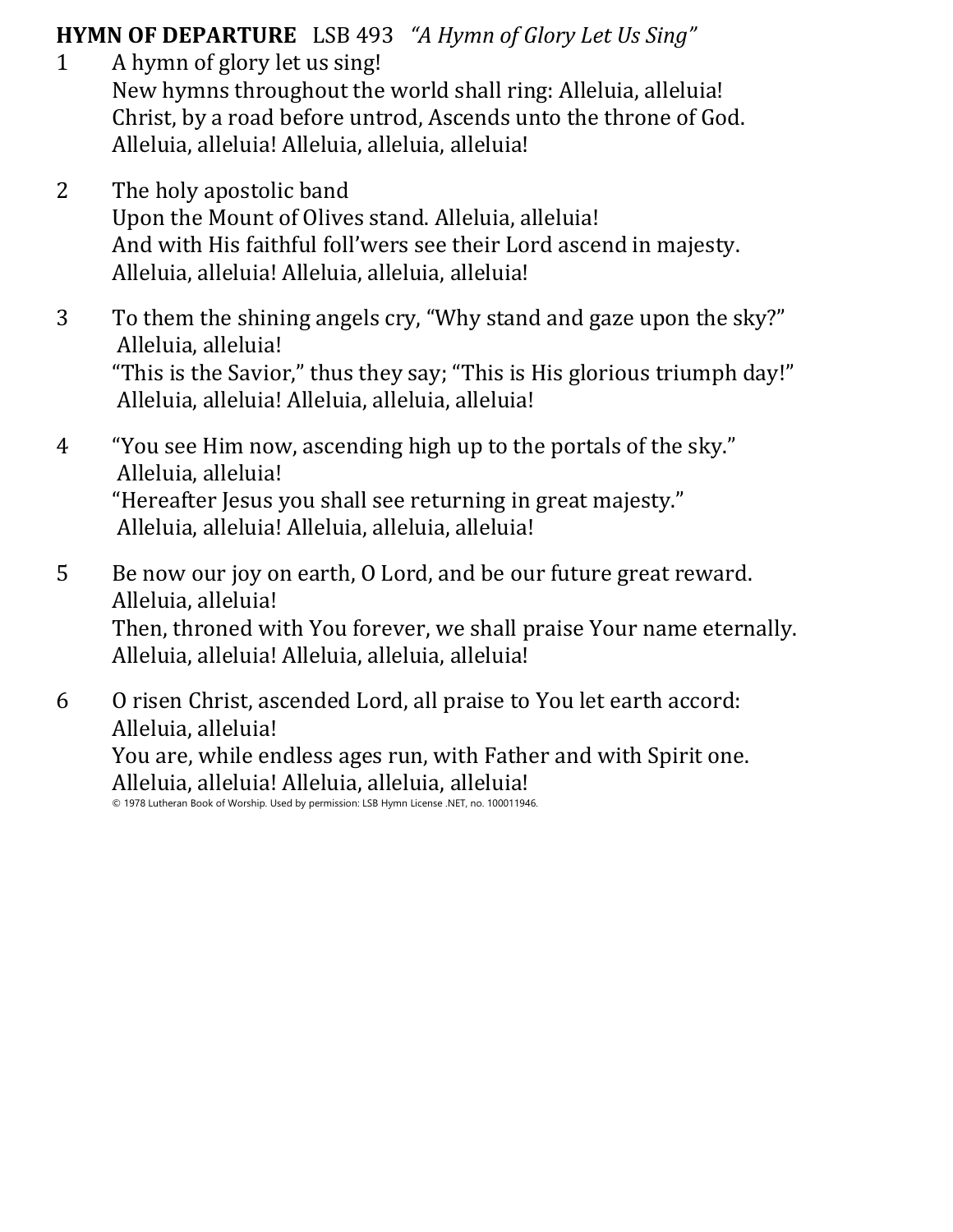**Welcome** to all gathering together with us in worship today! May our time together in God's Word be blessed by Him. We are glad to be gathering together once more!

## **Receiving Communion** all services

In preparation, examine yourself by asking these questions:

Am I truly sorry for my sins?

Do I believe I am forgiven because of Jesus' suffering and death?

Do I believe in the Real Presence of Christ's Body and Blood in the Sacrament? Do I desire to be strengthened in faith to live a God-pleasing life, and to forgive others?

This is the faith expressed by the LCMS and those in fellowship with us. All members of fellow LCMS congregations may commune with us. If it is your first time with us, please speak to the pastor before communing.

# **Prayers**

For Healing: John Klekamp, Laura Mueller, Bob Schmidt, Joe McNeal, Steve Steelman, Herbie Robinson, Reini Morgan, Jeff Lutz, Cheryl Frerichs, JoAnn Fuchs, Rhonda Redeker (sister of Sandy McNeal), Florence Collman, Heath Beccue, Dee Galyon, Hendrix Porter, Lakota Porter (Son's of Sarah Saxby Porter), and Declan Treece. Zion Lutheran School Government Officials and Nation Military and all First Responders

**BULLETINS** are given by David & Sue Brackenbush

**ALTAR FLOWERS** are given in Celebration of Birthdays by Bill & Georgia Hull

**MISSION SERVICE PROJECT** This is the last week for the Lighthouse Pregnancy Center baby bottle project. If you haven't had a chance to get one, you can still find one on the table in the hallway. Please return the bottle and your donation to the church office, the table, or to the basket above the mailboxes by June 5th. Thank you for being a blessing! Speaking of a blessing, the school children collected over \$650 for this project…Praise the Lord that the students have such a heart for the unborn, newly born, and their families!

**LADIES AID MEETING** Thursday, June 9 (note date change because of the rummage sale) 7pm. Speaker: Nancy Redman telling about the Bremer Sanctuary and the Illinois Audubon Society

**LADIES AID RUMMAGE SALE** is Friday June 3, 9:00 a.m. – 1:00 p.m. and Saturday Bag Sale June 4, 8:00 a.m. – 11:00 a.m. Opening hours are different on Friday, as the ladies will not serve a lunch. The ladies thank you in advance for your gently used items for their sale. Items may be brought to the gym beginning Sunday, May 29. All help is welcome. Set up begins on Wednesday and Thursday 9:00 a.m. – 6:00 p.m. All help is appreciated. The ladies are unable to accept TV's, computers, children's car seats or cribs. Thank you in advance for your continued support.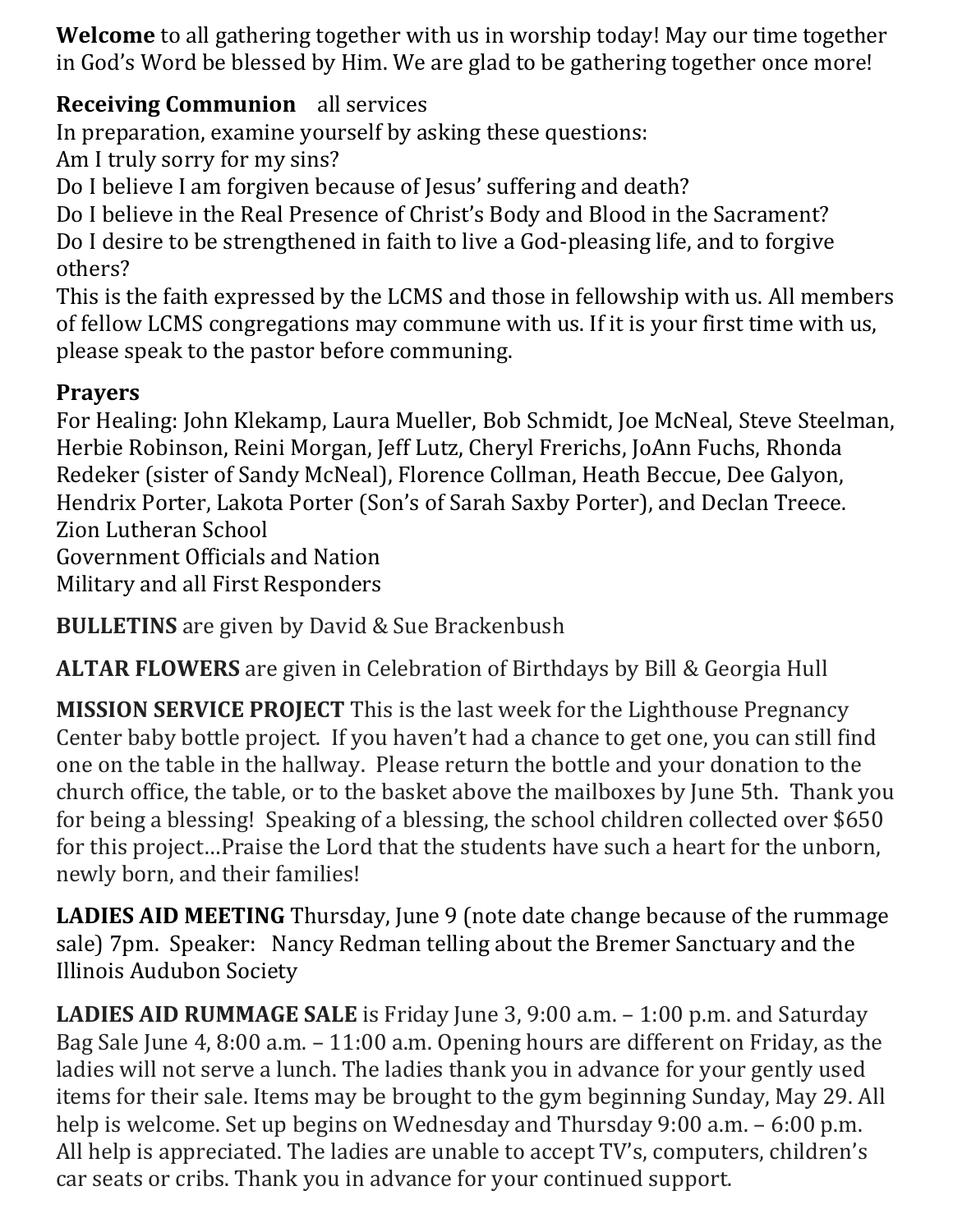**PTL BAKE SALE** will be held during the Rummage Sale. Tables will be set up outside the gym with many delicious desserts. Don't forget to grab one on your way out! If you would like to donate a baked item for the bake sale, please let the office know. (217) 324-2033.

## **Vacation Bible School \*\* PLEASE NOTE TIME CHANGE\*\***

VBS will be June 13-17 from **10am – 12pm**. To register your child for VBS visit <http://www.myvbs.org/Zionlutheranlitchfieldil/> if you do not have access to a computer, call the church office during staffed hours and we will help you. We are also still looking for volunteers to help make this an experience to remember. We need help with making decorations, as well as vbs volunteers to help with games, crafts, snacks and more. To view available volunteer roles visit <https://m.signupgenius.com/#!/showSignUp/30e054baaad22a5f49-vbsvolunteers> or contact Shawn Barto at (217) 556-6757

**SUMMER OFFICE HOURS** - The office will be closed on Mondays and Fridays. Tuesday, Wednesday and Thursday the office will be most accessible from 9a.m.- 1 p.m. Other staff members may be in and out periodically through the summer. If you need assistance please call the church office at (217) 324-2033 during office hours, or leave a message and we will return your call.

+++++++++++++++++++++++++++++++++++++++++++++++++++++++++++++++++

**Serving Us this Weekend Pastor** – Rev. Fred Kraemer **Organist** – Keith Marburger **Elders** – 5:30 pm Doug Martin 8:00 am Gary Meyers & Ernie Thomack

10:30 am Stan Diestelhorst & Darin Ashby

**Last Weekend's Attendance** – 5:30 pm – 39 8:00 am – 70 10:30 am – 38 **Plate Offering** - \$8,404.01 **E-Giving Offering** - \$1,088.32

## **UPCOMING EVENTS:**

Thursday June 2 – *Berean Bible Class*– 9:15 a.m. Thursday June 2 – *Elder's*– 7:00 p.m. Friday June 3- *Rummage Sale* – 9:00 a.m. – 1:00 p.m. Saturday June 4 - *Rummage Sale* – 8:00 a.m. – 11:00 a.m. Saturday June 4– *Worship/Traditional(Communion)* – 5:30 p.m. Sunday June 5 – *Worship/Traditional(Communion)* – 8:00 a.m. Sunday June 5 –*Bible Study/Children's Sunday School* – 9:15 a.m. Sunday June 5– *Worship/Traditional(Communion) -* 10:30 a.m.